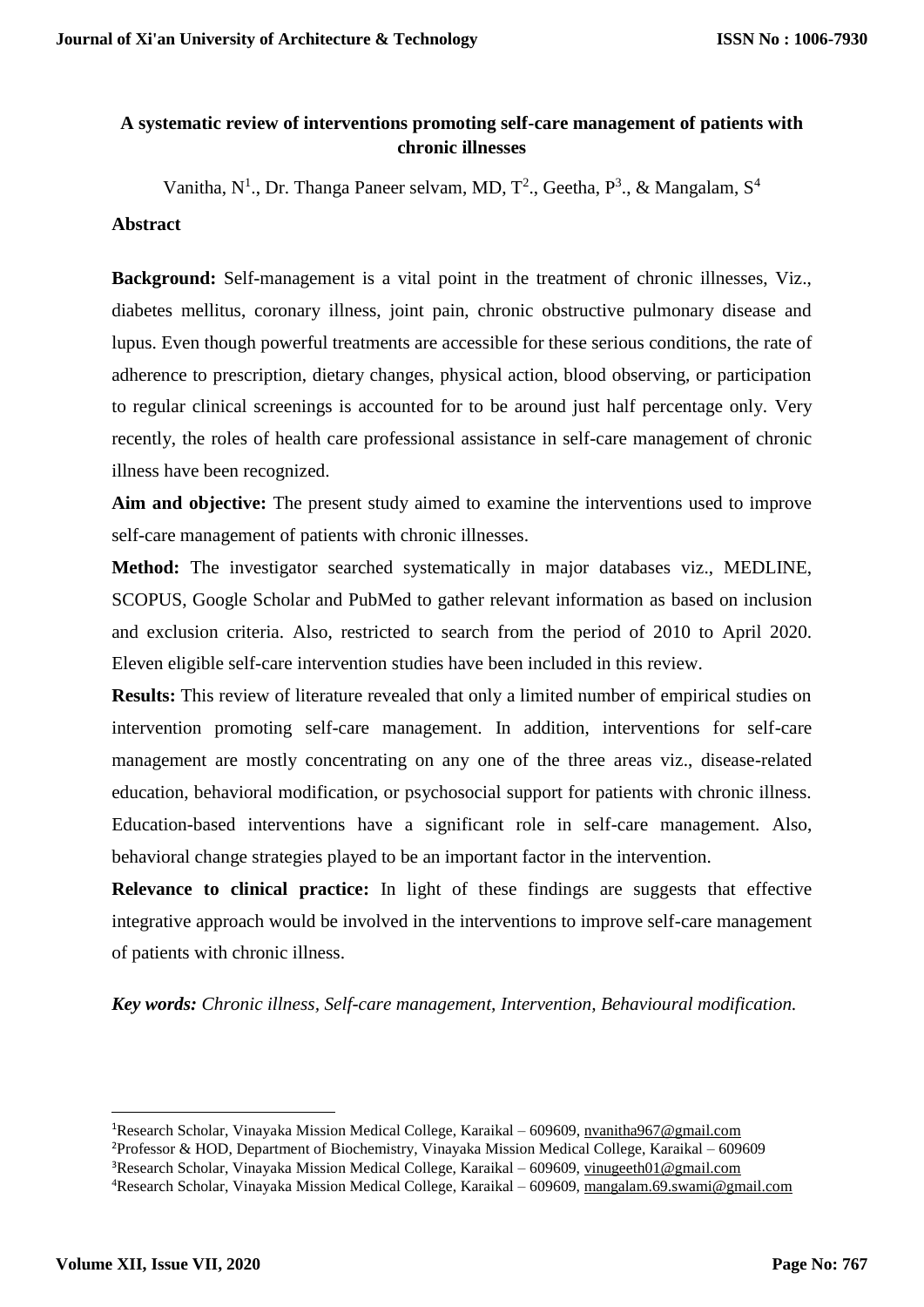## **Introduction**

Chronic illness is one of the most common reasons for hospitalization in patients aged 65 and older. However, many hospitalizations for chronic illnesses such as diabetes mellitus, coronary illness, joint pain, chronic obstructive pulmonary disease and lupus are possibly preventable when the warning signs are recognized and treated before the situation gets to be emanant. Particularly, diabetes mellitus and coronary artery illness as a predominant and expensive disease with noteworthy impacts on quality of life (Western, 2007). Effective management of such type of chronic illnesses are more complex and requires continues observing on the portion of clinicians as well as psychoeducation of patient about illnesses, adherence to dietary and physical activity guidelines, self-monitoring and symptom management (Riegel et al. 2009). Hence, through the effective outpatient interventional programs may improve clinical results and decrease hospitalization frequency by making better use of outpatient resources.

Self-care management is defined as the active management by individuals of their treatment, symptoms, lifestyle, physical and psychological consequences inherent with living a chronic condition (Lorig, & Holman, 2003). It involves attractive initiation in managing the increasing burden on health and social care resources and decreasing related costs as well as the assumption being that effective self-management by an individual decreases their healthcare utilisation (Bodenheimer, Lorig, Holman, & Grumbach, 2002; Glasgow et al., 2002).

Self-care management interventions are designed to enable people to manage their health at more effectively. Evaluation of intervention programs through people develop the skills to manage their own health, and results in better health. Such evaluation is complex because of variation in results, cultural diversity, and anticipated goals and outcomes of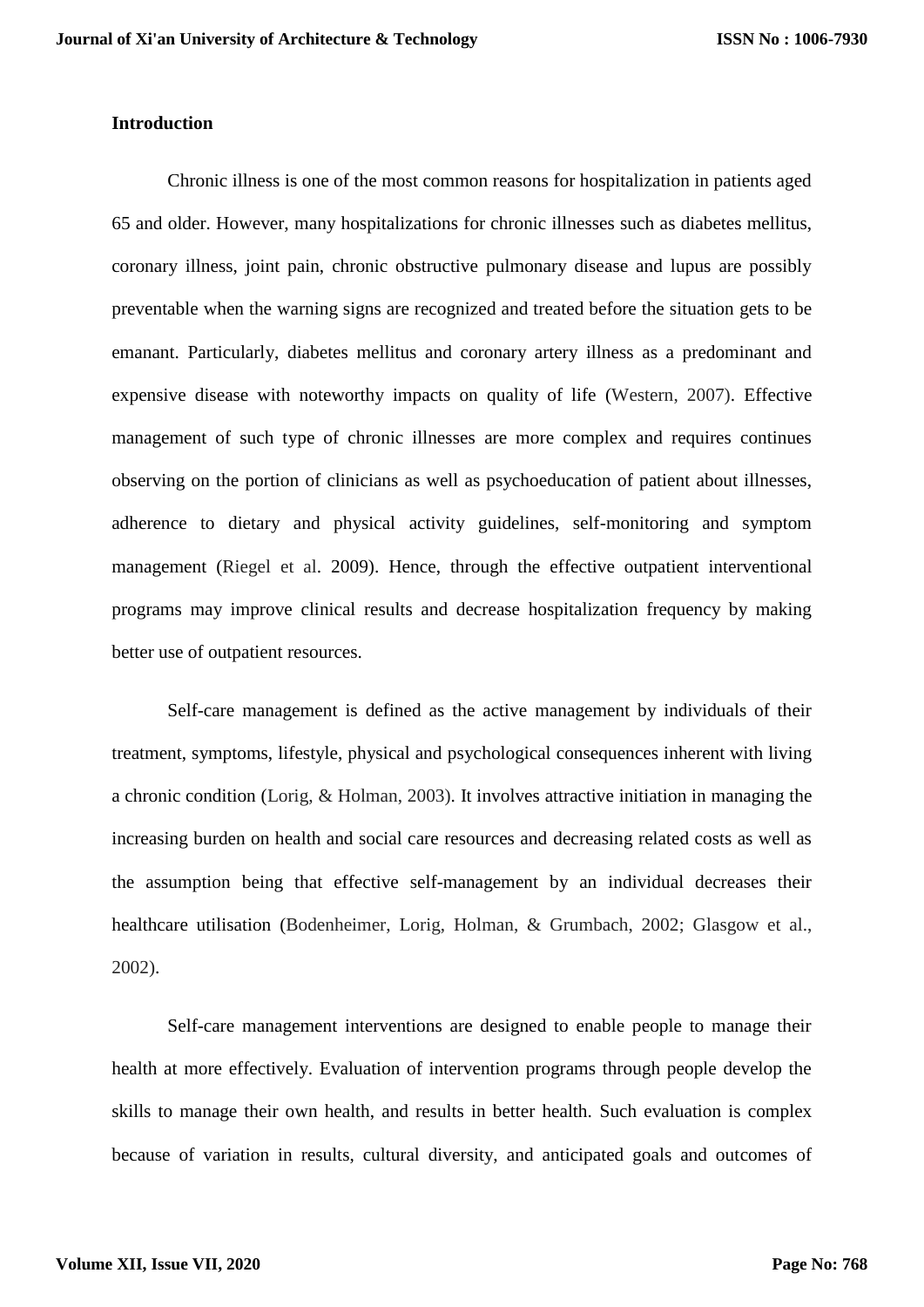interventions are diverse in nature. Also, the current evidence suggests that the mediators of change and theoretical background about Self-care management interventions are unclear (Ajzen, & Fishbein, 2005; Hardeman et al., 2002).

Interventions may be evaluated by examining the effect on health outcomes in chronic patients that potentially change as a consequence of better self-management. Using patient reported outcome measures (PROMs) such as functional status, symptom control, mood and health-related quality of life (QoL) is an important way to ensuring evaluation considers outcomes important to patients. Preliminary investigation of self-management suggests that effective self-management corresponds with positive changes in health behaviour. However, it is unclear whether the measures adopted in interventional studies provide legitimate information to evaluate self-management, both the process and obtaining of skills to better manage health and subsequent potential improvements in health.

Despite some chronic illnesses related studies are testing self-care management interventional programs, no previous quantitative synthesis has examined individual interventions involving these programs or the effective combination of these individual interventions needed to improve outcomes. Thus, the primary purpose of this review study was to describe and quantify individual interventions used in patients with chronic illnesses such as diabetes mellitus, coronary artery illness in self-care management programs.

## **Material and methods**

## **Search strategy and selection criteria**

Electronic databases including Google scholar, PubMed, Scopus-Elsevier, MEDLINE, and CTRI registry in India, were searched with time limit between 2010 and April 2020. The search terms in databases were "self-care management", "self-management",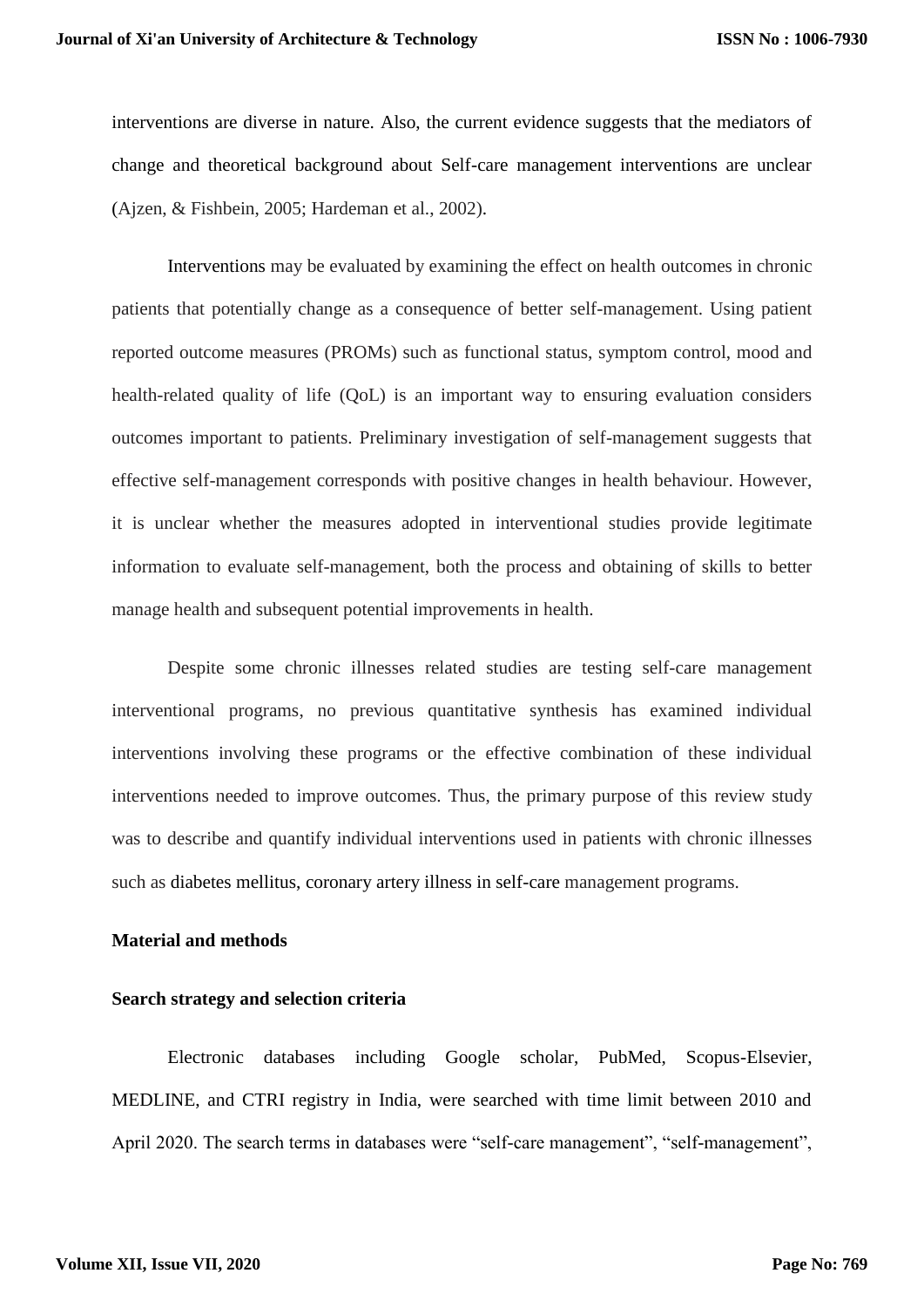"intervention", "outcome", "coronary illness" and "diabetes mellitus". The combination of these key words were used as searching strategy in this review article. Further, all the articles which were comes under the inclusion criteria were examined and reviewed.

### **Inclusion and exclusion criteria**

In the present review study has been followed the below inclusion criteria conscientiously: (1) have published between 2010 and April 2020, (2) has been published in English, (3) participants must be a chronic patients who suffered either heart related chronic illness or diabetes mellitus, (4) subject of the studies must be intervention, self-care management, (5) descriptive, prospective or retrospective cohort study, case-control study, cross-sectional study, experimental or quasi-experimental, and randomized controlled trial were considered eligible.

The exclusion criteria have been adopted in this study as: (1) chronic psychiatric cases, (2) other than English language, all languages are excluded, (3) psychometric studies developing intervention module, (4) existing review articles related to chronic illnesses and (4) studies lacking full text availability also excluded from this review.

## **Search results**

While searching single or combination of the keywords into databases, 14 studies were found and the selected articles were reviewed. In the first phase, researcher reviewed the abstract of articles and removed the articles which were not matched in the inclusion criteria. At the end of the first phase, the researcher finalized 12 studies. Further, in the second phase, researcher read the full-texts of selected articles and those articles that did not available was excluded again. Hence, finally, 8 articles met with the required criteria. Such articles have been selected for further research process. All the selected articles have been listed in Table 1.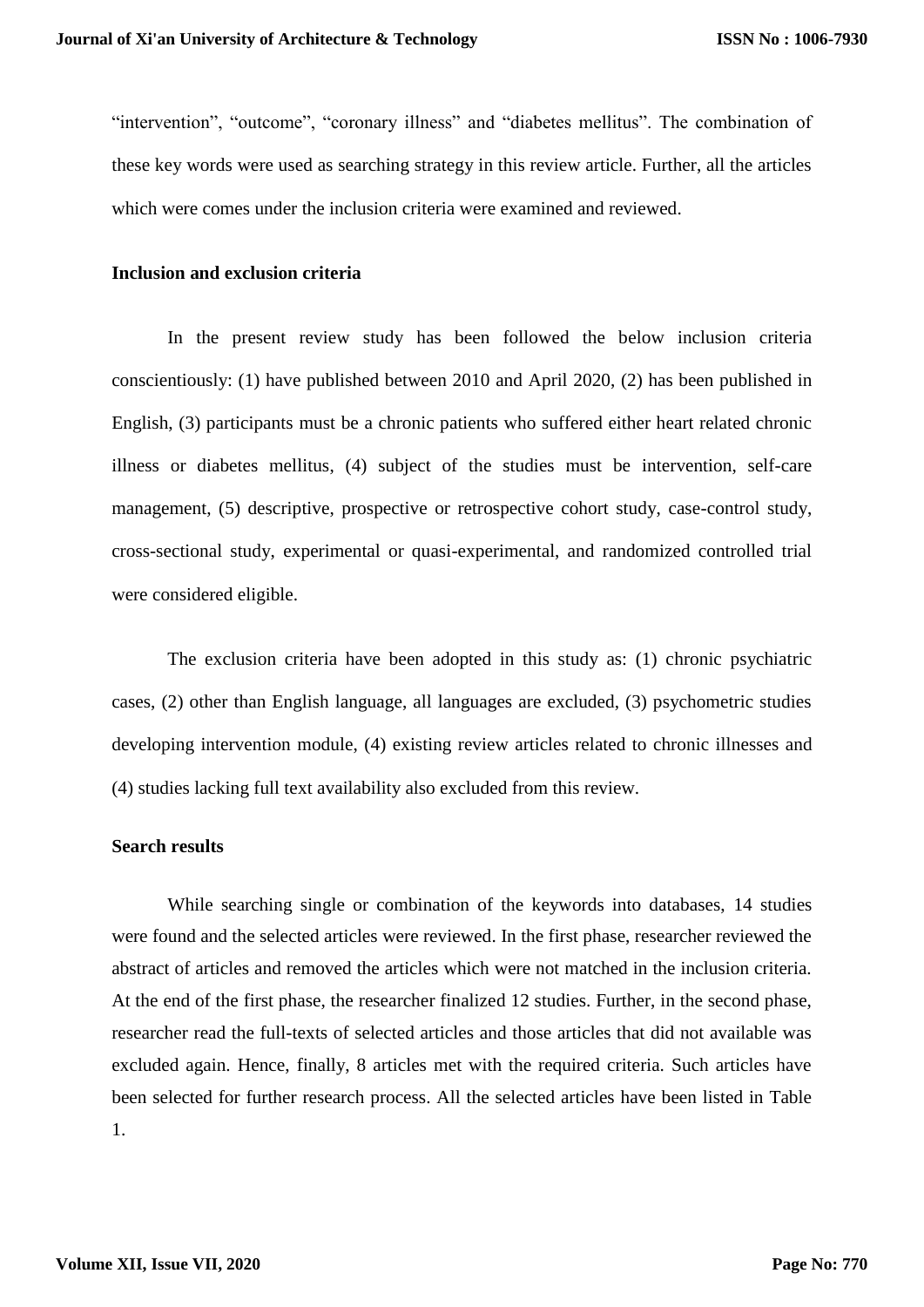# **Table 1:**

| <b>Author(s)</b>       | <b>Purpose</b>                  | Sample size | <b>Research Design</b> | <b>Instrument</b>              | <b>Outcomes</b>              |
|------------------------|---------------------------------|-------------|------------------------|--------------------------------|------------------------------|
| Creber et al. $(2016)$ | To assess the efficacy of a     | 67          | Randomized             | Motivational interviewing      | MI intervention had          |
|                        | tailored motivational           |             | controlled trial       | (MI) intervention              | significant meaningful       |
|                        | interviewing intervention vs    |             |                        |                                | improvements in HF self-     |
|                        | usual care for improving self-  |             |                        |                                | care management and          |
|                        | care behaviours, physical HF    |             |                        |                                | clinical outcomes            |
|                        | symptoms and quality of life    |             |                        |                                |                              |
| Shively et al. (2013)  | To determine the efficacy of a  | 84          | Randomized, 2-         | <b>Activation / Heart PACT</b> | It supports the importance   |
|                        | patient activation intervention |             | group, repeated-       | intervention                   | of targeted interventions to |
|                        | compared with usual care on     |             | measures design        |                                | improve patient activation   |
|                        | self-care management,           |             |                        |                                | or engagement in Heart       |
|                        | hospitalizations, and           |             |                        |                                | Failure care                 |
|                        | emergency department visits     |             |                        |                                |                              |
|                        | in patients with Heart Failure  |             |                        |                                |                              |
| Paradis et al. (2010)  | To assess the motivational      | 30          | Randomized             | Motivational interviewing      | MI intervention is useful to |
|                        | interviewing (MI), which aims   |             | control trial          | (MI) Intervention              | increase patients'           |
|                        | to strengthen conviction and    |             |                        |                                | confidence level and has     |
|                        | confidence, has been shown to   |             |                        |                                | potential to improve self-   |
|                        | improve self-care               |             |                        |                                | care                         |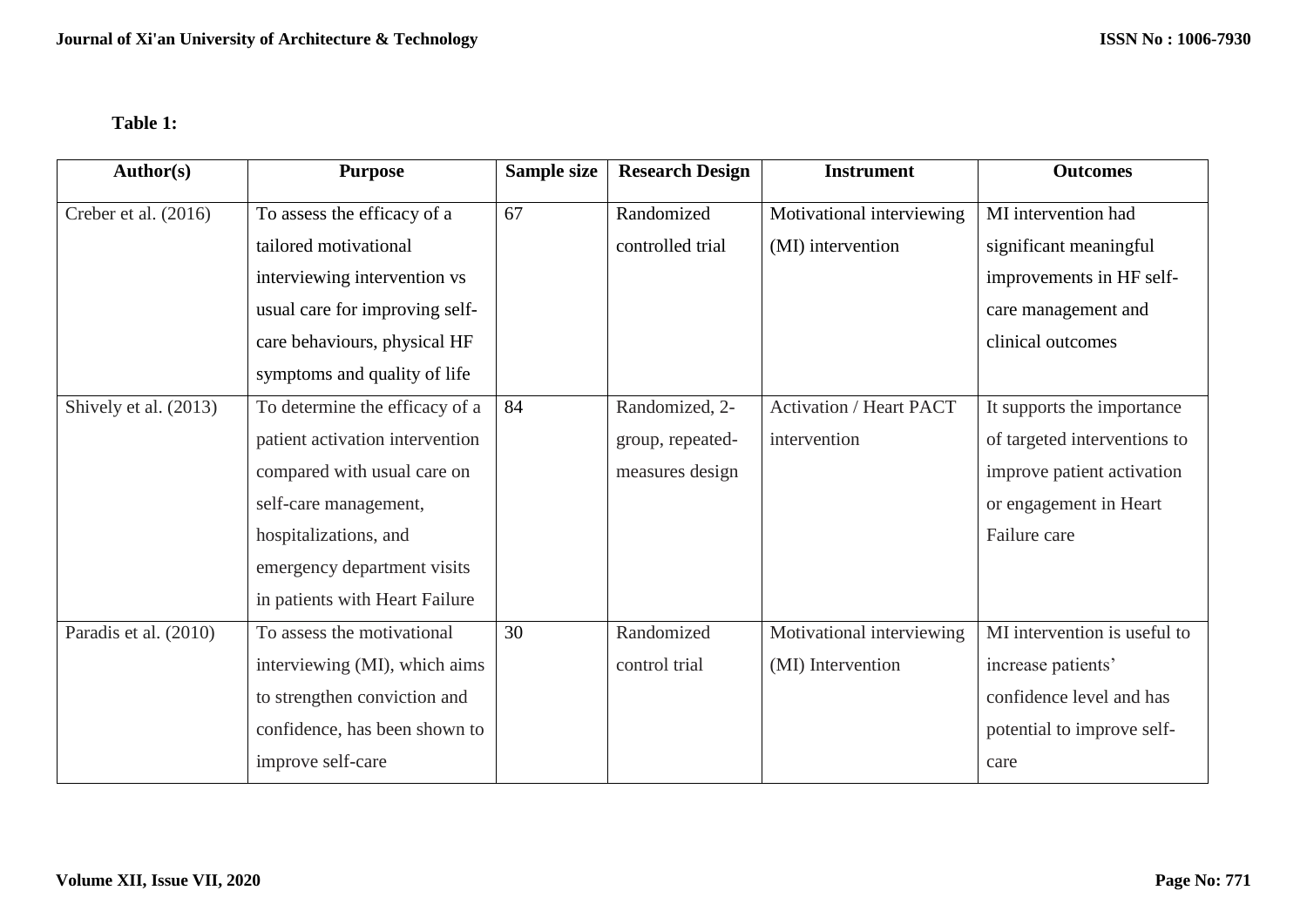| Barnason et al. (2003) | To determine the impact of a  | 35 | Randomized       | <b>Barnason Efficacy</b>        | This study used to            |
|------------------------|-------------------------------|----|------------------|---------------------------------|-------------------------------|
|                        | home communication            |    | clinical trial   | <b>Expectation Scale</b>        | strengthen the HCI            |
|                        | intervention (HCI) for        |    |                  | (BEES), Cardiovascular          | intervention with more        |
|                        | ischemic heart failure        |    |                  | <b>Risk Factor Modification</b> | tailored strategies for       |
|                        | Coronary Artery Bypass Graft  |    |                  | Adherence, Medical              | vulnerable subgroups of       |
|                        | (CABG) patients               |    |                  | <b>Outcomes Study Short</b>     | <b>CABG</b> patients          |
|                        |                               |    |                  | Form-36, Patient                |                               |
|                        |                               |    |                  | education and counselling       |                               |
| Riegel et al. (2006)   | To assess the Self-care       | 15 | Mixed method,    | Audiotaped intervention         | An intervention that          |
|                        | management is an integral     |    | Pre & post-test  | sessions                        | incorporates the core         |
|                        | component of successful heart |    | design           |                                 | elements of motivational      |
|                        | failure (HF) management       |    |                  |                                 | interviewing may be           |
|                        |                               |    |                  |                                 | effective in improving HF     |
|                        |                               |    |                  |                                 | self-care                     |
| Johansson, Adamson,    | To evaluate the effectiveness | 47 | Randomised pre-  | Nurse-led individualised        | An individualised             |
| Ejdeback, &            | of an individualised          |    | test & post-test | education programme             | intervention programme to     |
| Edell-Gustafsson,      | programme to promote self-    |    | control design   |                                 | promote self-care of sleep-   |
| (2014)                 | care in sleep-activity in     |    |                  |                                 | activity including relaxation |
|                        | patients with coronary artery |    |                  |                                 | in patients with coronary     |
|                        | disease                       |    |                  |                                 | artery disease led by a nurse |
|                        |                               |    |                  |                                 | may improve sleep quality     |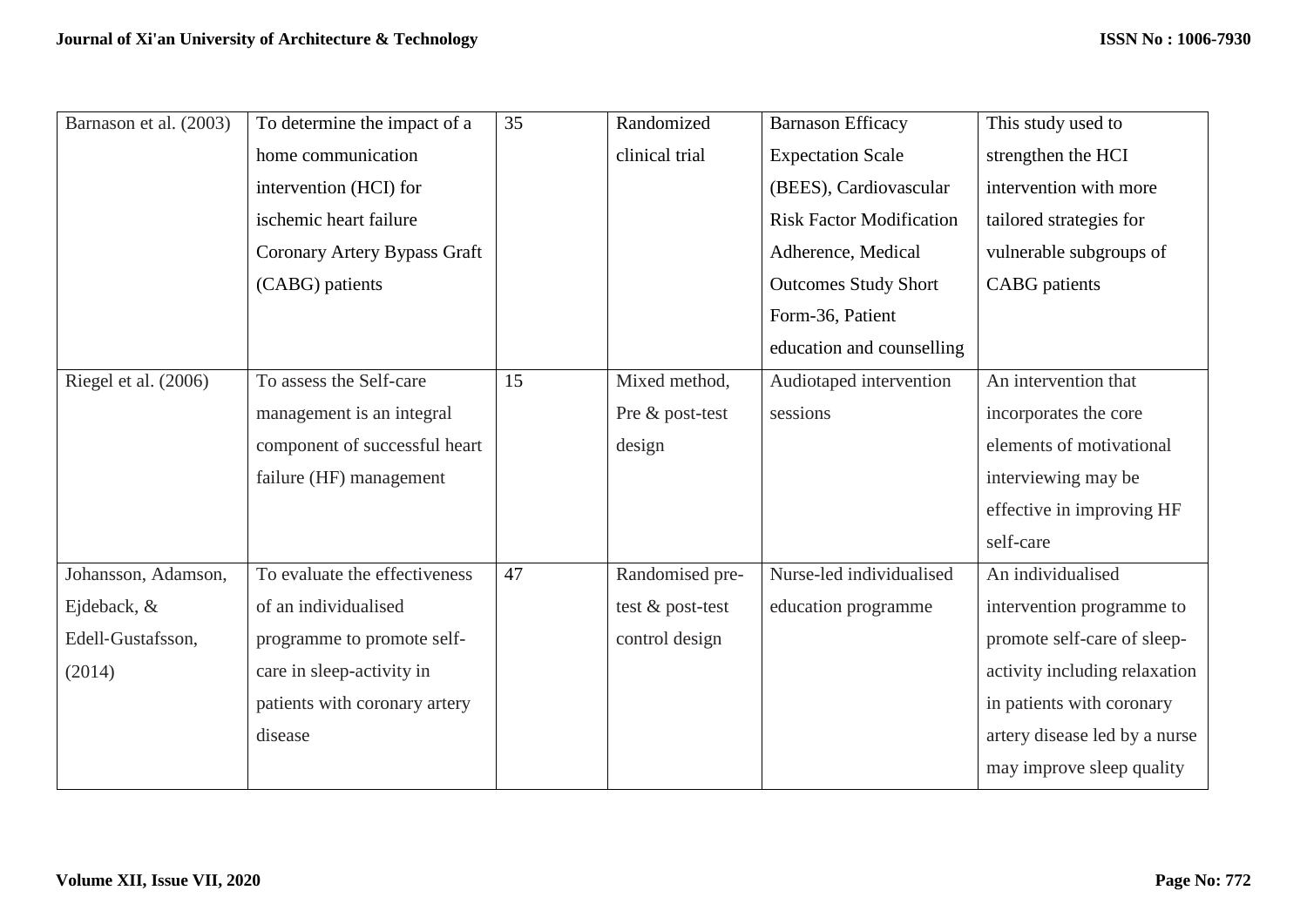| Gilard et al. (2007) | Percutaneous coronary          | 70  |                    | <b>Hybrid Percutaneous</b> | Same-day combined           |
|----------------------|--------------------------------|-----|--------------------|----------------------------|-----------------------------|
|                      | intervention (PCI) or coronary |     |                    | coronary intervention      | procedure in patients with  |
|                      | artery bypass grafting can be  |     |                    | (PCI)                      | diffuse multi-vessel        |
|                      | chosen for the treatment of    |     |                    |                            | coronary artery disease are |
|                      | multiple-vessel coronary       |     |                    |                            | encouraging.                |
|                      | artery disease                 |     |                    |                            |                             |
| Pal, Srivastava,     | To determine the effect of     | 258 | Interventional pre | Yogic intervention         | BMI, Waist:hip ratio, SBP,  |
| Narain, Agrawal, &   | yogic practices on sympathetic |     | and post design    | program                    | DBP and resting heart rate  |
| Rani, (2013)         | and parasympathetic function   |     |                    |                            | decreased significantly     |
|                      | in patients with Coronary      |     |                    |                            | more in the intervention    |
|                      | <b>Artery Disease</b>          |     |                    |                            | group than in the control   |
|                      |                                |     |                    |                            | group                       |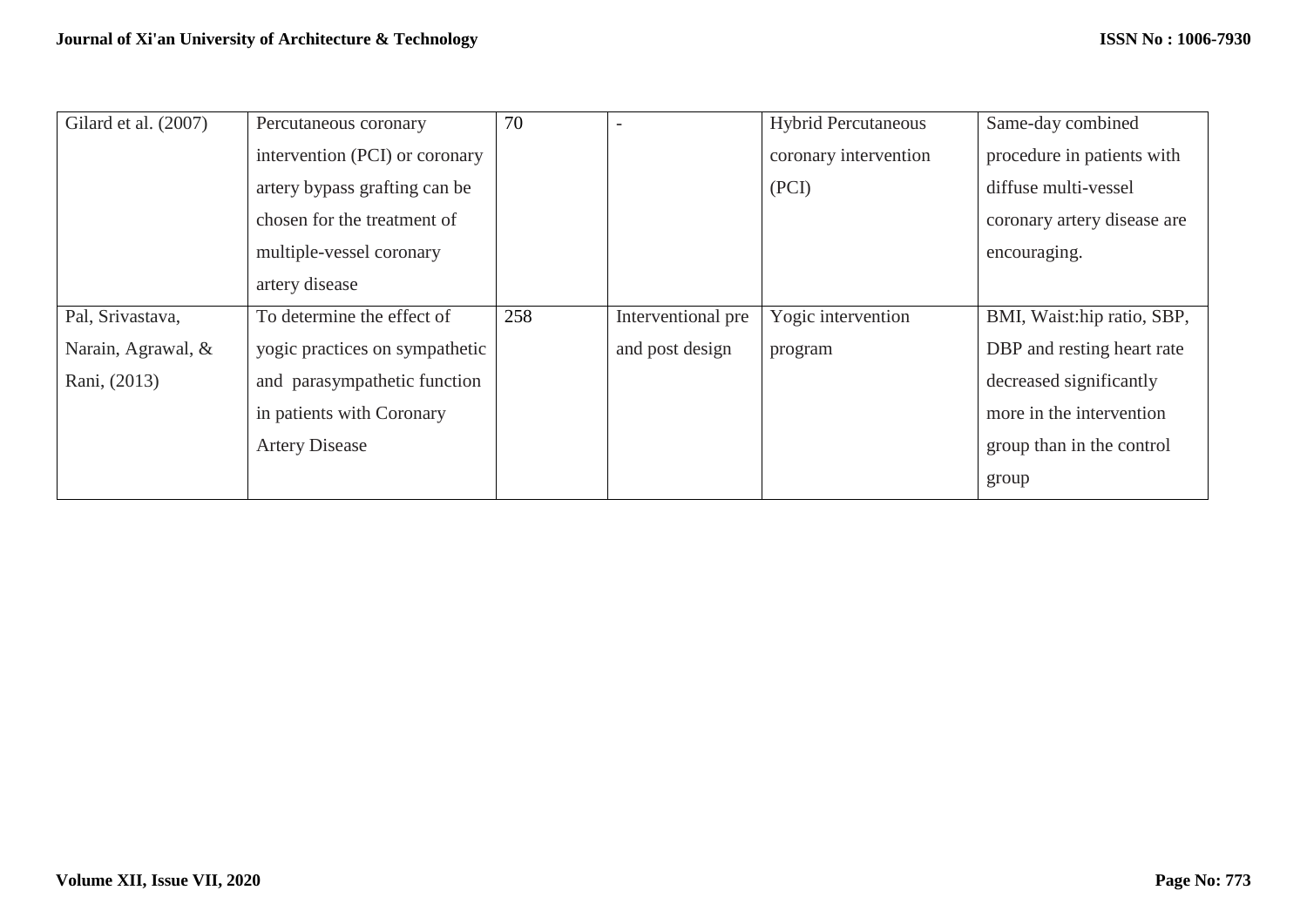### **Discussion**

Table 1 summarizes the characteristics and results of the reviewed interventions. In the content and frequency of specific interventions are used in multicomponent patient heart Failure Self-care Management programs. Data have been extracted on specific study interventions used within the intervention program. The most common intervention as patient education, followed by symptom monitoring by study staff, symptom monitoring by patients, medication adherence strategies and guideline concordant care established at the study enrolment use of suggested medications for Heart Failure.

The most common intervention mode as utilized by face-to-face interaction, further, scheduled telephone contacts and home visits. Sometimes, these mode of intervention used as combination of one or more. Some studies provided telephone availability of clinical study staff which patients could call study staff with questions about their self-care management. Some studies include psychoeducation for patients which mainly included symptom recognition and management, as well as medication review also included. Furthermore, weight management, coping skills, alcohol intake, tobacco cessation, adjusting medication, and management of fatigue which are included in the psychoeducation that could improve the patients' quality of life.

The intervention descriptions in most of the reviewed studies did not include detailed descriptions of all components. In others, the descriptions of interventions in published reports have been lacking. Hence, it is difficult to examine the effects of specific intervention components on patient outcomes, determining the minimum number, type, duration, and combination of specific intervention needed to improve outcomes. These factors should be routinely described so that programs can be compared for effectiveness across studies. Over the past few years, home-monitoring technologies are emerging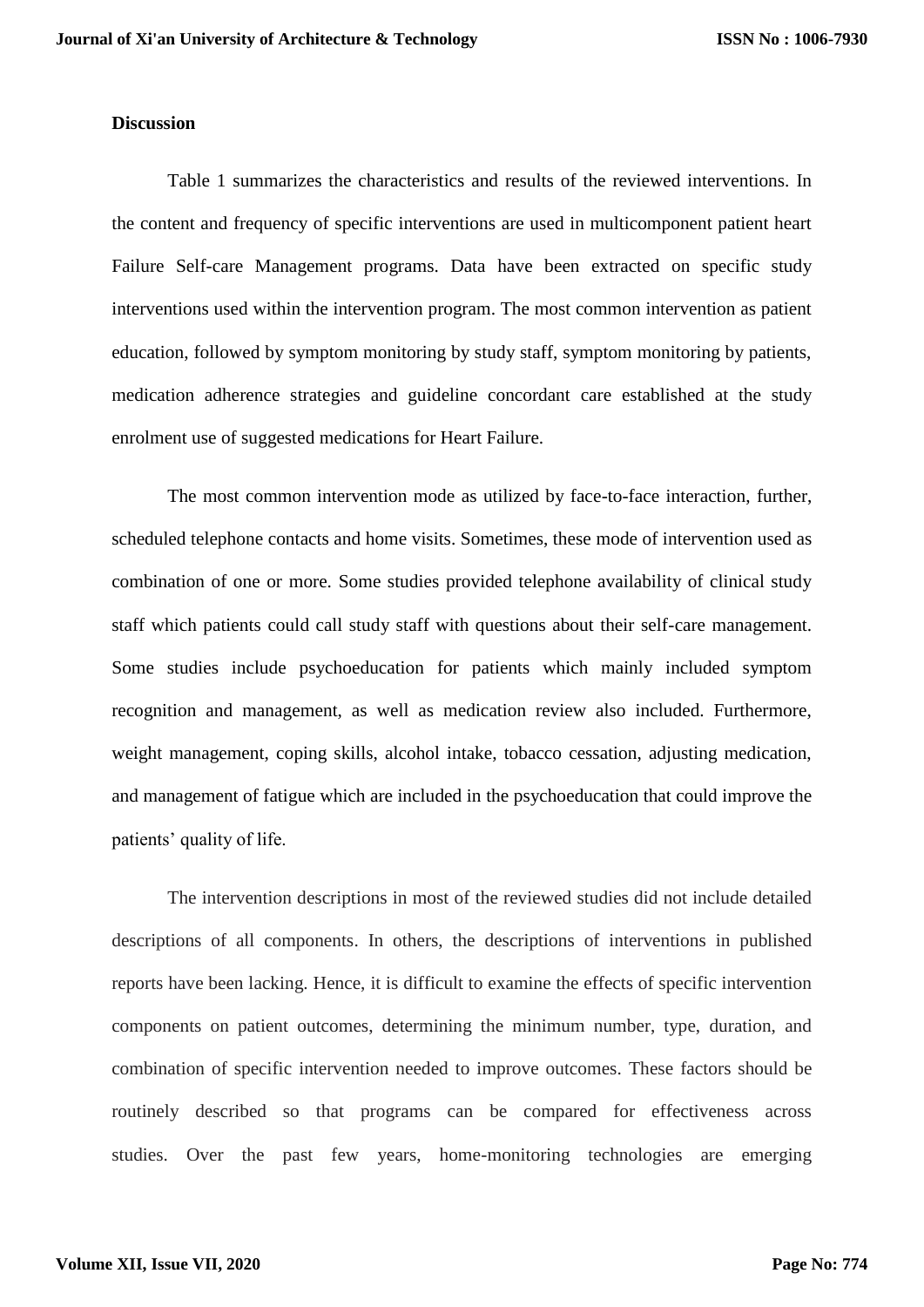to improve patient outcomes, and chronic illnesses as a frequently targeted condition for home technology monitoring. A wide range of technologies can be used to facilitate ongoing communication between the person with chronic illness, the informal caregiver, and the healthcare team.

Remote monitoring technology enables a communication link between the patient's home and clinicians. These would be useful scripted content, usually a question-and-answer format addressing patient symptoms, behaviour, and knowledge, and can include outcomes assessments to track patient's progress.

Self-care management in chronic illness is key because of patients are responsible for most of their care. Self-care interventions include medication taking, symptom monitoring, adhering to diet recommendations, restricting fluid, limiting alcohol intake, losing weight, exercising, having preventive behaviours (immunizations, dental health), and judiciously using non-prescription medications.

Further, there are some limitations in this review study including lacking transparency about intervention modules, and not reproducible. Several outcomes were synthesized across small numbers of studies and should be interpreted cautiously. In addition, this review article only including literature on intervention given to diabetes mellitus and coronary artery disease. Sometimes it was likely that citations could not directly relate to intervention for chronic illnesses, so it was left out. Therefore, some important specific understanding about overall health benefits based on self-care management might have been ignored.

### **Conclusion**

Current published literature describing trials on outpatient's self-care management programs. Which does not provide sufficient detail on individual intervention program to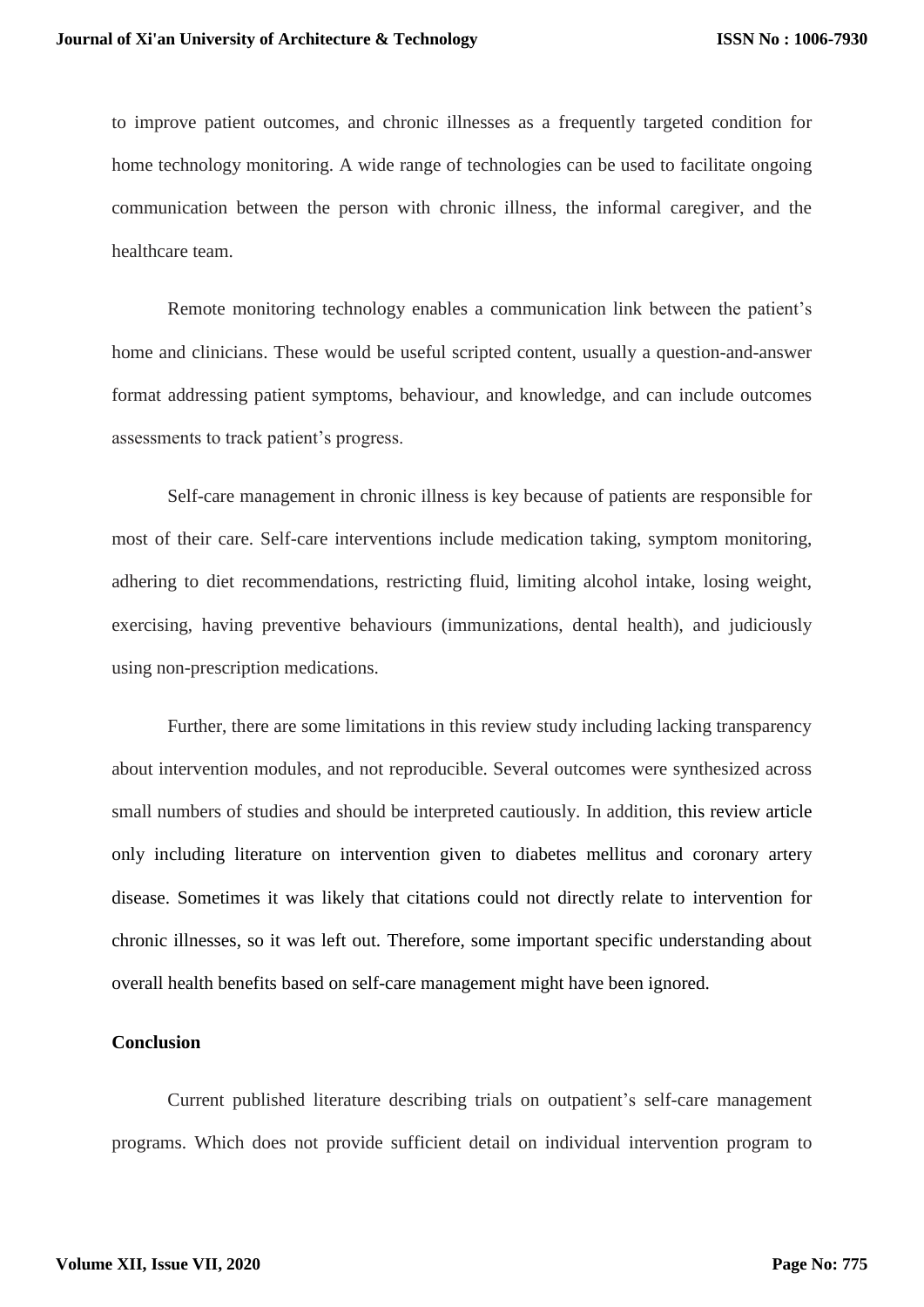enable identification of the appropriate number and combination of interventions needed to improve outcomes. Well-designed evidence-based hybrid interventional self-care management programs for people with chronic illnesses are significant to maintain their quality of life and manage resource use. The development of standardized evidence-based protocols is key to successful implementation of chronic disease self-care management interventions delivered by nurses. Data are needed for developing well-designed trials to validate evidence based content for self-care management programs. In addition, effective integrative interventions would be needed to improve self-care management of patients with chronic illness A number of studies evaluating self-care management interventions have found positive effects on important patient outcomes. This study highly provides the detailed analysis about self-care management intervention with chronic illnesses specifically diabetes mellitus and coronary artery disease.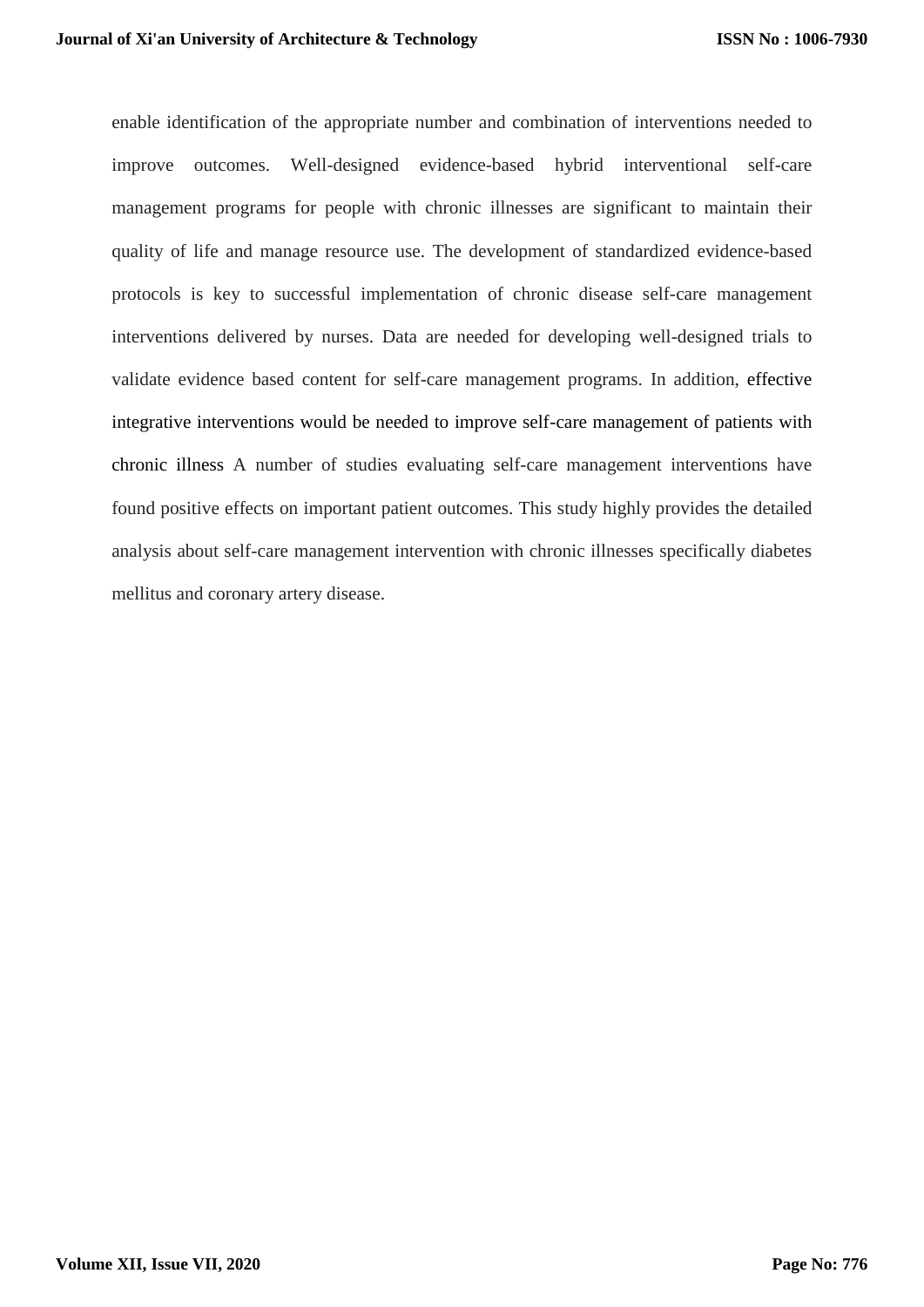## **References**

- Ajzen, I., & Fishbein, M. (2005). The influence of attitudes on behaviour. D. Albarracín, BT Johnson, MP Zanna, eds. Handbook of Attitudes and Attitude Change: Basic Principles.
- Barnason, S., Zimmerman, L., Nieveen, J., Schmaderer, M., Carranza, B., & Reilly, S. (2003). Impact of a home communication intervention for coronary artery bypass graft patients with ischemic heart failure on self-efficacy, coronary disease risk factor modification, and functioning. *Heart & Lung*, *32*(3), 147-158.
- Bodenheimer, T., Lorig, K., Holman, H., & Grumbach, K. (2002). Patient self-management of chronic disease in primary care. *Jama*, *288*(19), 2469-2475.
- Creber, R. M., Patey, M., Lee, C. S., Kuan, A., Jurgens, C., & Riegel, B. (2016). Motivational interviewing to improve self-care for patients with chronic heart failure: MITI-HF randomized controlled trial. *Patient education and counseling*, *99*(2), 256-264.
- Dash, M. (2016). Effectiveness of Selected Nursing Interventions on After-Pain among the Postnatal Mothers in the Selected Hospital in Puducherry. *Int J Vaccines Vaccin*, *3*(2), 00062.
- Gilard, M., Bezon, E., Cornily, J. C., Mansourati, J., Mondine, P., Barra, J. A., & Boschat, J. (2007). Same-day combined percutaneous coronary intervention and coronary artery surgery. *Cardiology*, *108*(4), 363-367.
- Glasgow, R. E., Funnell, M. M., Bonomi, A. E., Davis, C., Beckham, V., & Wagner, E. H. (2002). Self-management aspects of the improving chronic illness care breakthrough series: implementation with diabetes and heart failure teams. *Annals of Behavioral Medicine*, *24*(2), 80-87.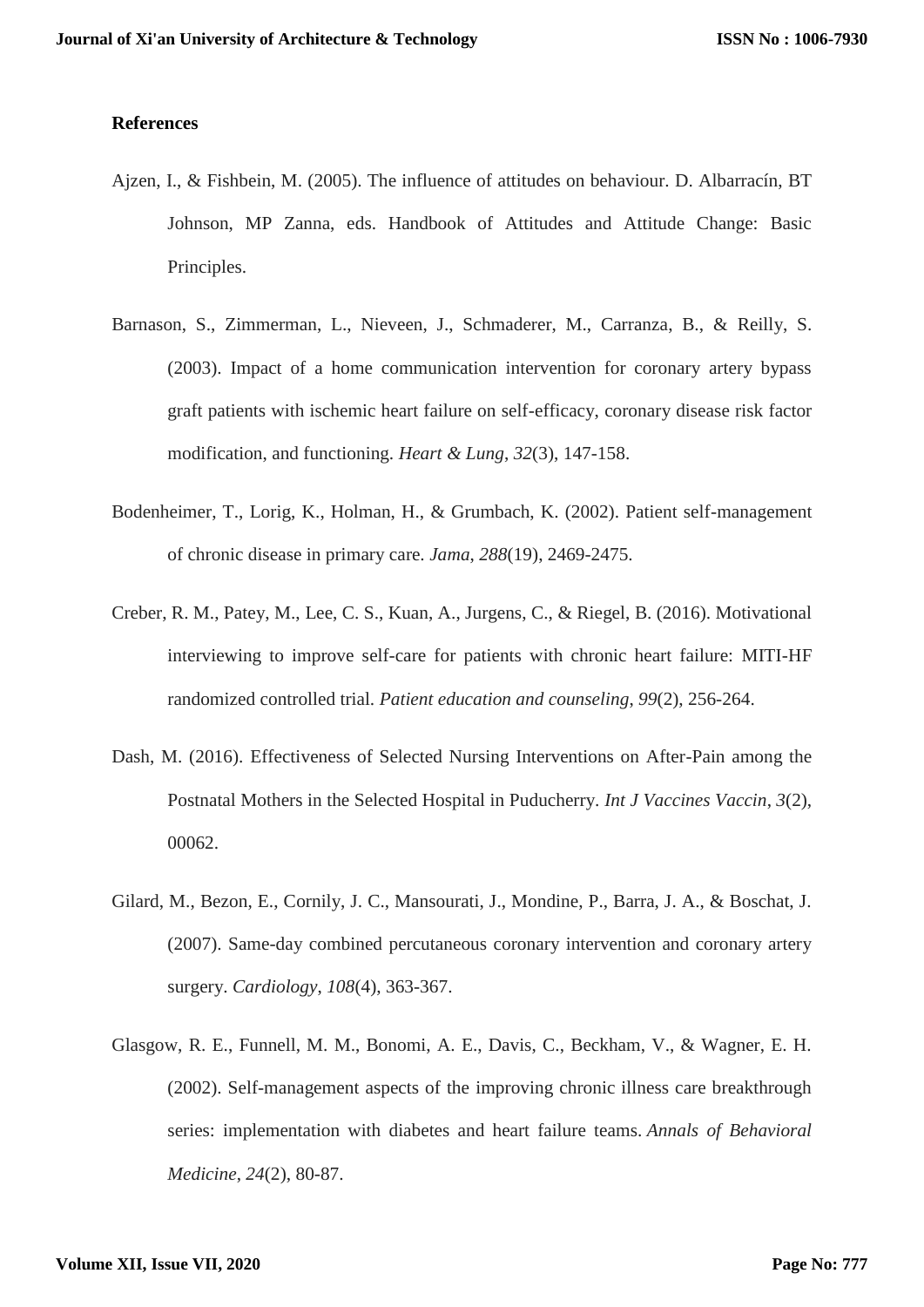- Hardeman, W., Johnston, M., Johnston, D., Bonetti, D., Wareham, N., & Kinmonth, A. L. (2002). Application of the theory of planned behaviour in behaviour change interventions: A systematic review. *Psychology and health*, *17*(2), 123-158.
- Johansson, A., Adamson, A., Ejdebäck, J., & Edéll‐Gustafsson, U. (2014). Evaluation of an individualised programme to promote self‐care in sleep‐activity in patients with coronary artery disease–a randomised intervention study. *Journal of clinical nursing*, *23*(19-20), 2822-2834.
- Lorig, K. R., & Holman, H. R. (2003). Self-management education: history, definition, outcomes, and mechanisms. *Annals of behavioral medicine*, *26*(1), 1-7.
- Pal, A., Srivastava, N., Narain, V. S., Agrawal, G. G., & Rani, M. (2013). Effect of yogic intervention on the autonomic nervous system in the patients with coronary artery disease: a randomized controlled trial. *EMHJ-Eastern Mediterranean Health Journal, 19 (5), 452-458, 2013*.
- Paradis, V., Cossette, S., Frasure-Smith, N., Heppell, S., & Guertin, M. C. (2010). The efficacy of a motivational nursing intervention based on the stages of change on selfcare in heart failure patients. *Journal of Cardiovascular Nursing*, *25*(2), 130-141.
- Riegel, B., Dickson, V. V., Hoke, L., McMahon, J. P., Reis, B. F., & Sayers, S. (2006). A motivational counseling approach to improving heart failure self-care: mechanisms of effectiveness. *Journal of Cardiovascular Nursing*, *21*(3), 232-241.
- Riegel, B., Moser, D. K., Anker, S. D., Appel, L. J., Dunbar, S. B., Grady, K. L., ... & Peterson, P. N. (2009). State of the science: promoting self-care in persons with heart failure: a scientific statement from the American Heart Association. *Circulation*, *120*(12), 1141-1163.